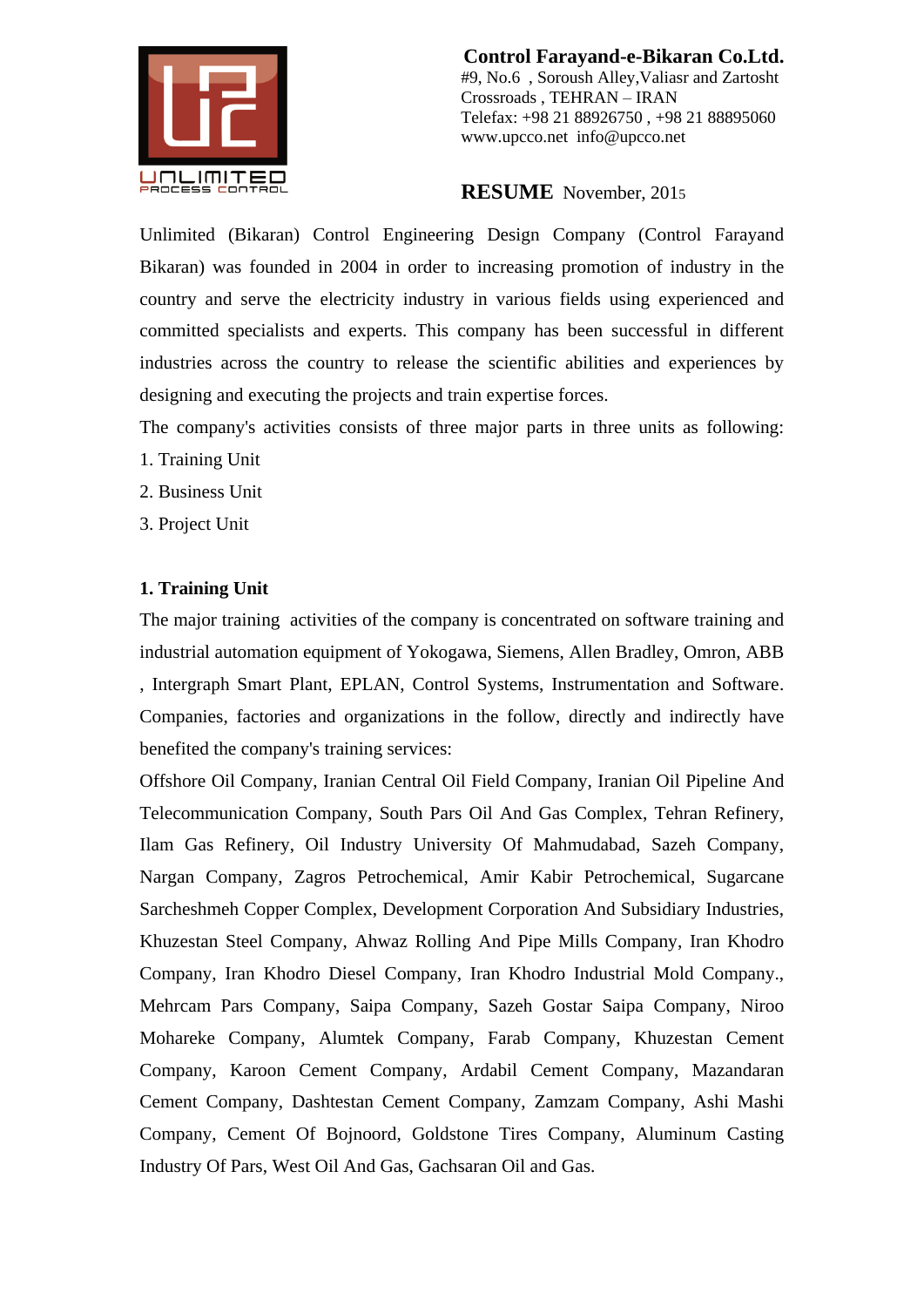

**RESUME** November, 201<sup>5</sup>

## **2. Commercial Unit**

Control Farayand Bikaran Comany tries to supply the requirements of industry across the country using engineering and commercial experts. Also, this company tries to maintain the goals of Iranian companies to supply the technical requirements of country.

The commercial group in the company performs the following services by understanding the process of various industries and communication with foreign manufacturers and partners:

- Procurement as monetary, foreign exchange, Letter of credit (LC) delivered at the customer site or internal or external customs.

- Providing a wide range of instrumentation and control.

- Communicate directly with suppliers and immediate use of technical knowledge of manufacturing companies.

- Taking advantage of after-sales service and solving problems.

- Technical assessment of proposals received from manufacturers of switchgear, control and instrumentation and prepares a comparative table including a comparative list in terms of the technical and commercial.

Our company cooperates to manufacturers including:

ABB, SIEMENS, SCHNEIDER, MODICON, BECKH OFF, PHOENIX CONTACTS, E+H, FISHER, OMRON, DELTA V, YOKOGAWA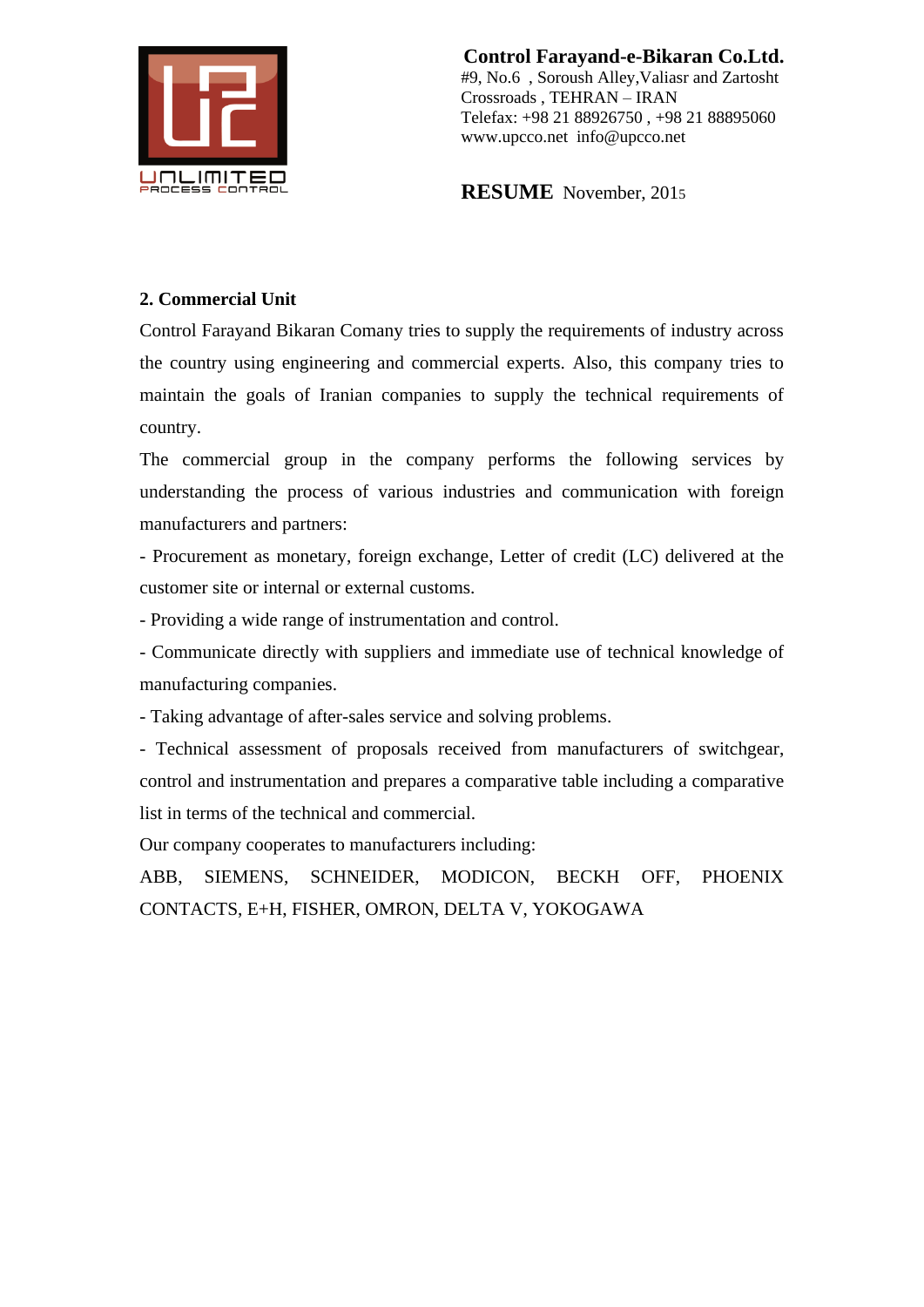

**RESUME** November, 201<sup>5</sup>

## **3. Project Unit**

Services of project unit are based on the latest technology and software in the world as well as global standards. Summary of the activities are as follows:

- Implementation of projects as EPC

- Design of system based on:

PLC, DCS, ESD, F&G, FCS, SCADA, TELEMETRY, INSTRUMENTS

By reputable manufacturers such as:

SIEMENS, ROCKWELL AUTOMATION (ALLEN BRADLEY), YOKOGAWA, SCHNEIDER ELECTRIC, ABB, EMERSON, SAMSON …

- Development of software and required programming systems of industrial automation.

- Consultation and providing project to renovate and upgrade old systems and their implementation.

- Provide after-sales service and repair and maintenance.

The company having experienced engineers in designing and building of control systems, instrumentation and analysis of customer requests industries, has a long history and numerous finished projects.

The engineering part of company has ability to design and transform to the new control system. Older systems such as pneumatic, analog, etc., can be promoted using the Field bus transducers and Hart communications protocol or similar system to higher reliability. The new systems using software and hardware interfaces are easily managed from anywhere.

This section of the Company has Turnkey project regarding different administrative records. Therefore, This Company offers reliable projects and perfect after-sales services by in the case by providing proposals or tenders for projects in this area. This important issue is done due to the high performance and using internationally reliable equipment and systems.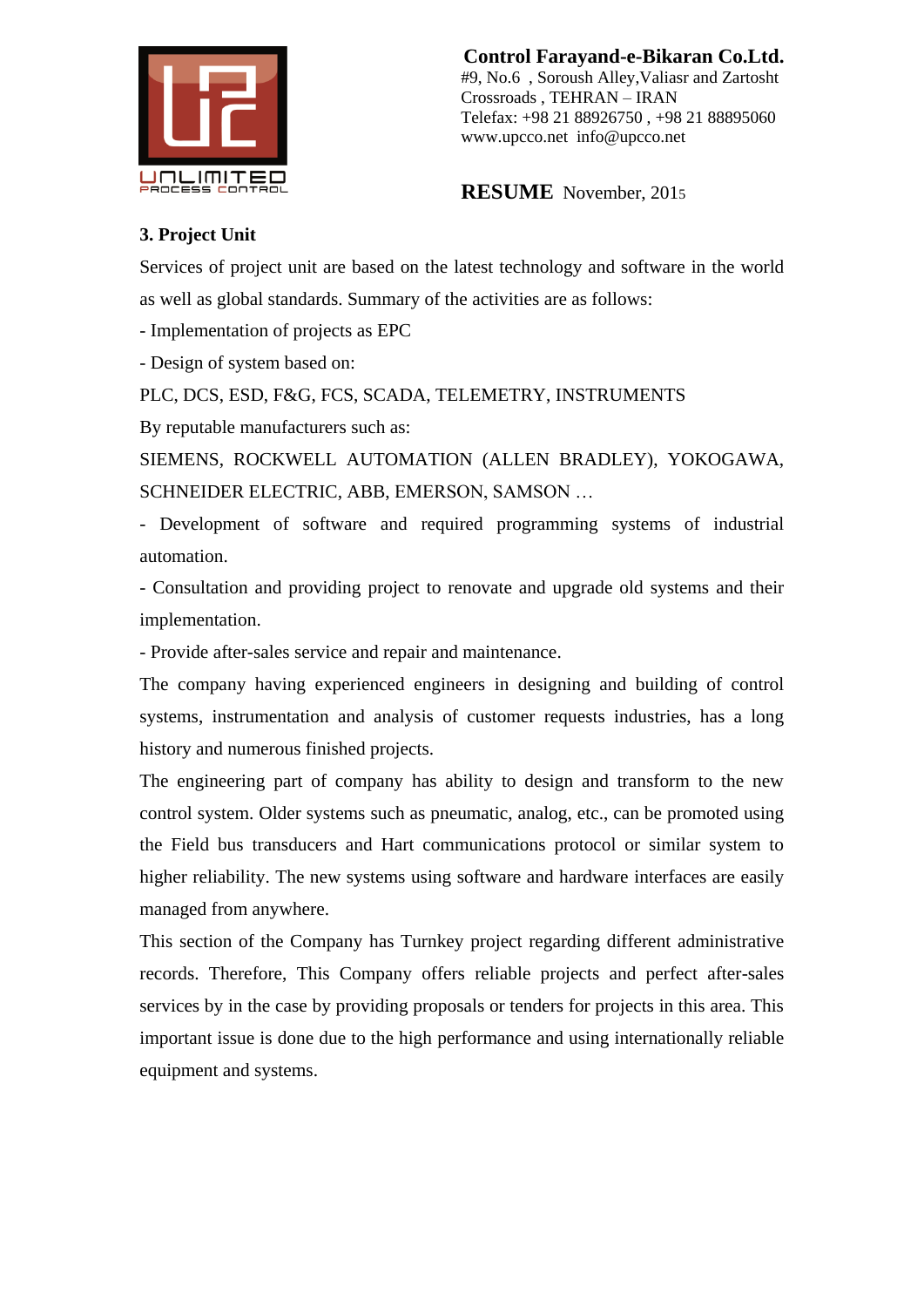

**RESUME** November, 201<sup>5</sup>

## **The following projects have been implemented by the company and details of each one is available upon request.**

• Designing, programming, building boards, installation of control systems, instrumentation and monitoring of water absorption of sour gases of Razi Petrochemical located in Masjed Soleiman.

• Designing, programming, building boards, installation of control systems, instrumentation and monitoring of industrial air sector.

• Designing, programming, building boards, installation of control systems, instrumentation and monitoring of industrial air output.

• Designing, programming, building boards, installation of control systems, instrumentation, monitoring and Telemetry of the municipal wastewater treatment plant of Torbat Heidariye.

• programming and designing of graphical pages of open monitoring system of cement mill, closed cement mill, grate cooler, grill, DEDUSTING, grinding of Khuzestan Cement Company located in Rāmhormoz.

• Designing, programming, installation and commissioning of control system and designing monitoring graphical page and HMI of Color Line of Mayan Company (KOGEL-MAYAN).

• Consultant of commissioning control system and monitoring system and HMI of product line of refrigerated containers of Mayan Company (KOGEL-MAYAN).

• Designing, programming and commissioning of control and monitoring system of powder production line at Paknam Company.

• Control system programming and HMI of punching system of power generators materials to modify and enhance the system user at Pars Generator Company of (Mapna).

• Designing, developing, programming and implementation of monitoring and control system of pulp dryer of sugar factory in Ghazvin.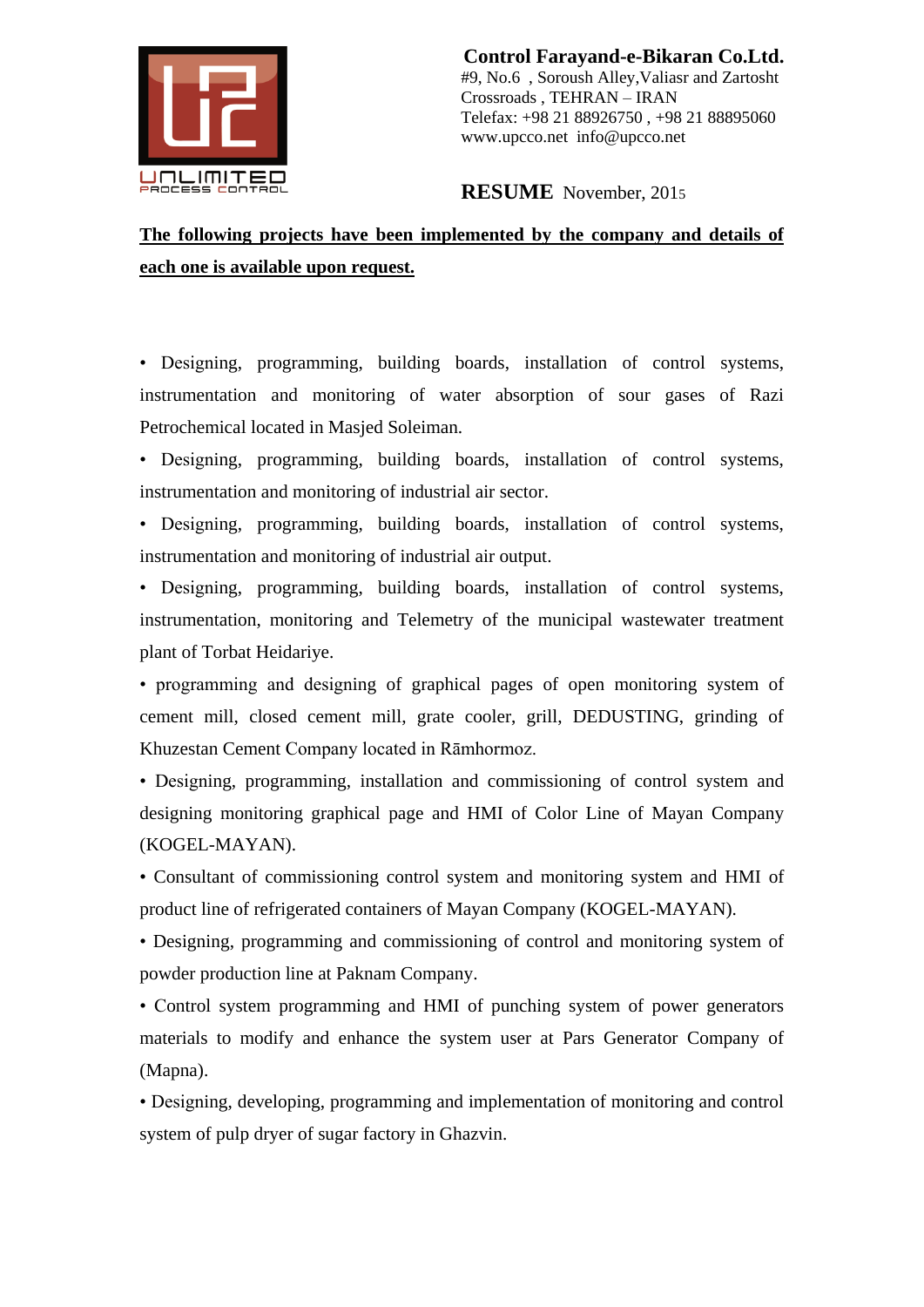

**RESUME** November, 201<sup>5</sup>

• Designing and programming of control system of powder production line at Pakvash Company.

• Designing, programming, installation and commissioning of control system of the drilling cylinder of 405 vehicle in Iran Khodro

• Designing, programming of control system and monitoring system of internal body of refrigerators of Emersan Company.

• Designing, programming of control system and HMI of packaging machine of Kale Company.

• Designing, programming, installation of control systems and HMI of granite device.

• Designing, programming, installation and commissioning of control system and designing graphical page of monitoring system and HMI of wastewater treatment system of national group of Ahvaz steel.

• Designing, programming and commissioning of monitoring and control systems of hydro turbines, 2 MW of Masjed Soleiman power plant

• Designing, programming, constructing and commissioning of control system and monitoring of oil-fired boiler.

• Programming of Energy consumption control system (BMS) at Semnan, Zanjan, Kermanshah and Shahrood engine plant

• Designing, developing, programming and implementation of energy management systems (BMS) at office and commercial tower of Amout (Karaj).

• Designing of control system of DIRECT HEATER of Sadra- Naka Company

• designing of control system of Industrial boilers and BMS of 22-23-24phases of the South Pars complex